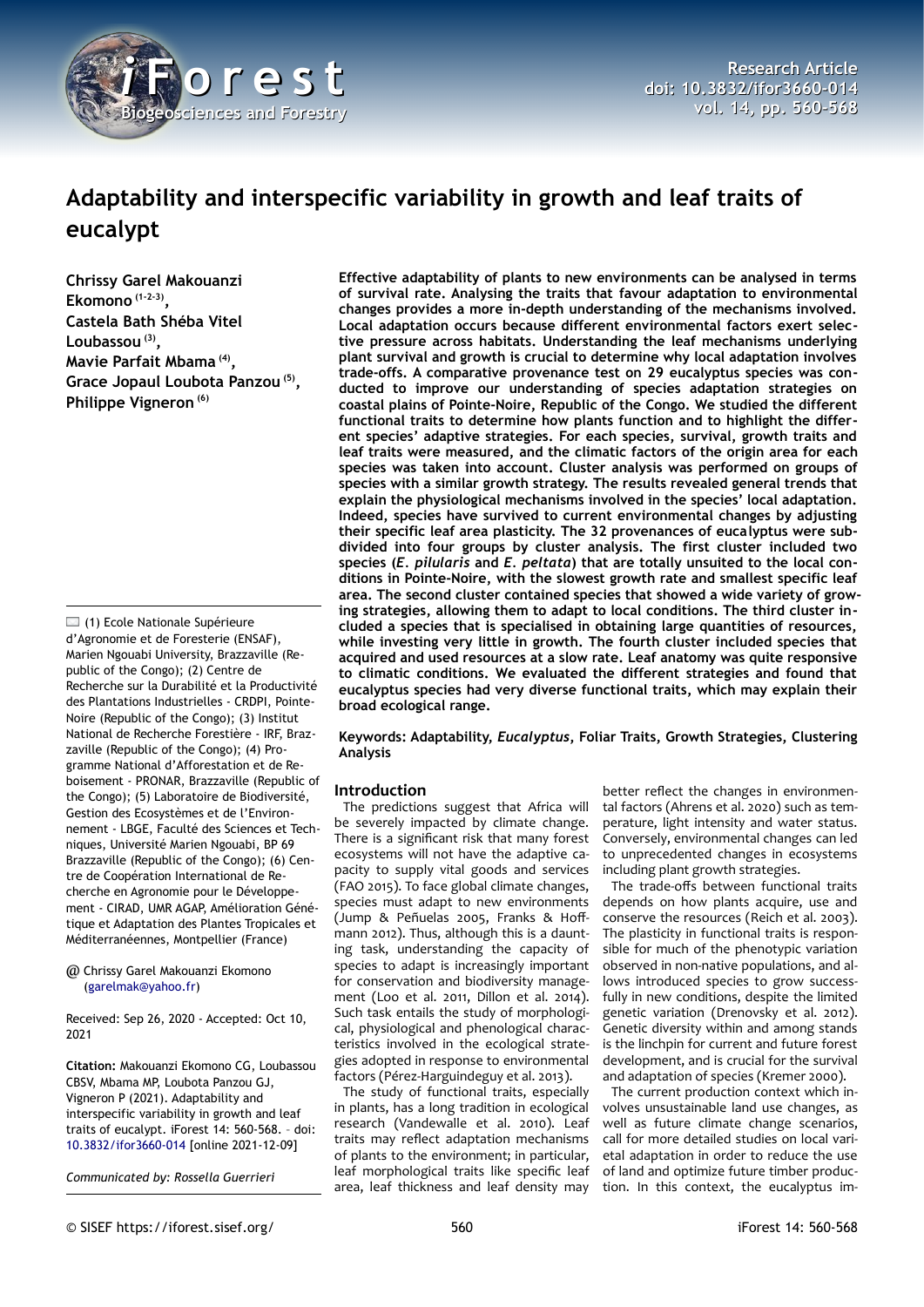provement programme in the Congo should move towards the selection of plastic genotypes with a more efficient use of resources.

Adapting to different environmental conditions entails costly fitness trade-offs (VanWallendael et al. 2019). Assisted migration involving individuals or populations of a species is potentially an important strategy to respond to climate change, though this approach is not widely used (FAO 2014). In general, several Eucalyptus species show remarkable plasticity, which allows adaptation to hostile environments, especially nutrient-poor soils (Cossalter et al. 1999) and hot arid areas (Saadaoui et al. 2018). Although certain species are known to better perform on poor soils (Laclau et al. 2016), few studies focused on the physiological basis of this ecological feature.

In the Congo, the first attempts to introduce eucalyptus date back to 1953. Subsequently, several species and provenance trials have been conducted. Several studies on their productivity revealed that only

some species were adapted to local conditions (Groulez 1964). However, leaf relationships explaining the species' responses have not been studied in the Congo, especially in Pointe Noire, where eucalyptus plantations have been established.

This study aims to understand the local adaptation mechanisms of 29 eucalyptus species using leaf traits in the Republic of Congo. We asked three research questions: (i) Do functional traits vary among eucalyptus species at different ages? (ii) What are the trade-offs among functional traits? (iii) Can the potential adaptation of eucalyptus species in the Pointe-Noire conditions be determined by examining the relationships between growth and functional traits?

# **Material and methods**

#### *Study site and sampling*

This study is based on data from a provenance trial conducted at the Kissoko forestry station (04° 45′ 51″ S, 11° 59′ 21″ E) in the south of Republic of the Congo. Mean

<span id="page-1-0"></span>**Tab. 1** - List of studied species and their subgenera.

| <b>Species</b><br>code | Subgenus      | <b>Species</b>  | Provenance                                    |  |
|------------------------|---------------|-----------------|-----------------------------------------------|--|
| $\mathbf{1}$           | Alveolata     | E. microcorys   | Beerburrum (Australia)                        |  |
| $\overline{2}$         | Blakella      | E. tesselaris   | Mareeba (Australia)                           |  |
| 3                      | Corymbia      | E. citriodora   | Ord Irvinbanck (Australia)                    |  |
| 4                      |               | E. maculata     | Rockhampton (Australia)                       |  |
| 5                      |               | E. nesophila    | Jimmy's Creek, Coboutg Peninsula (Australia)  |  |
| 6                      |               | E. peltata      | Mantuan (Australia)                           |  |
| $\overline{7}$         |               | E. polycarpa    | Est Gue Goyder river (Australia)              |  |
| 8                      |               | E. torelliana   | Flaggy Creek, QLD (Australia)                 |  |
| 9                      | Eucalyptus    | E. acmenoides   | Wild Cattle (Australia)                       |  |
| 10                     |               | E. phaeotricha  | Noosa Heads (Australia)                       |  |
| 11                     |               | E. pilularis    | Moleton (Australia)                           |  |
| 12                     |               | E. umbra        | Elliot river (Australia)                      |  |
| 13                     | Eudesmia      | E. tetrodonta   | SE Maningrida (Australia)                     |  |
| 14                     | Idiogenes     | E. cloeziana    | Gympie (Australia)                            |  |
| 15                     | Minutifructus | E. raveretiana  | Exe Creek, Ouest Mckay (Australia)            |  |
| 16                     | Symphyo-      | E. alba         | Sud Cooktown (Australia)                      |  |
| 17                     | myrtus        | E. alba         | Natar Bora (Timor)                            |  |
| 18                     |               | E. apodophylla  | Ouest Pentecost river, Gibb River (Australia) |  |
| 19                     |               | E. bigalerita   | S-O Katherine Kununurra river (Australia)     |  |
| 20                     |               | E. brassiana    | Cape York peninsula, Coen (Australia)         |  |
| 21                     |               | E. exserta      | Mckay Rockhampton (Australia)                 |  |
| 22                     |               | E. grandis      | Est Atherton, QLD (Australia)                 |  |
| 23                     |               | E. paniculata   | Nord Raymond Terrasse (Australia)             |  |
| 24                     |               | E. pellita      | Pinnacle (Australia)                          |  |
| 25                     |               | E. propinqua    | Clouds Creek SF Grafton (Australia)           |  |
| 26                     |               | E. punctata     | Barakula SFNW Chinchilla (Australia)          |  |
| 27                     |               | E. resinifera   | 10km Ravenshoe (Australia)                    |  |
| 28                     |               | E. robusta      | Noosa (Australia)                             |  |
| 29                     |               | E. tereticornis | Helenvale (Australia)                         |  |
| 30                     |               | E. urophylla    | Mte Lewotobi (Indonesia)                      |  |
| 31                     |               | E. urophylla    | Flores Arbau Ulu (Indonesia)                  |  |
| 32                     |               | E. urophylla    | Arafalaca, Ouest Alor (Timor)                 |  |

annual rainfall is approximately 1200 mm; daily temperature is  $25-26$  °C in the rainy season (October to May) and 22-23 °C in the dry season (June to September). The average monthly rainfall during the rainy season ranges from 83 to 92 mm, and during the dry season from 1 to 20 mm (Jamet & Rieffel 1976). Relative humidity is high (85%) with low seasonal variability (2%). The soil is ferralitic and highly desaturated in bases (Nzila 2001).

We conducted the present study in a Eucalyptus provenance trial which included 32 provenances belonging to 29 species [\(Tab. 1](#page-1-0)). The seeds used for seedling production were collected from different parts of Australia (North, North East, East and South East coasts) and Indonesia ([Fig. 1](#page-2-0)).

#### *Tree measurements*

The experimental design consisted of 4 blocks of 128 plots (32 per block); each plot contains 9 trees representing a single provenance. The plots were randomly distributed into the blocks. Originally, each plot was planted with spacing of  $4.70 \times 2.65$  m (about 800 trees ha<sup>1</sup>). Trees were measured at two dates: after 15 months (1.2 years) since their establishment (in February during the short dry season) and after 54 months (4.5 years, in April during the main rainy season).

We first evaluated the survival rate (SR, %) of the trees at each age at the plot level, and the difference in survival between 54 and 15 months (eqn. 1):

$$
SR = \frac{n_{live}}{n_{tot}} \cdot 100\tag{1}
$$

where  $n_{\text{live}}$  is the number of live trees at the plot level and  $n_{\text{tot}}$  is the total number of .<br>tree established in the plot. On each tree, we performed non-destructive quantitative measurements including collar circumference, total height and leaf measurements. Collar circumference (*CC*, cm) was measured with a tape around the trunk base. Total tree height (*HT*, m) was measured with a Vertex® IV (Haglöf, Långsele, Sweden) hypsometer at a distance approximately equivalent to tree height. Leaf variables, including specific leaf area (*SLA*), leaf thickness (*LT*, mm) and leaf density (*LD*, kg m<sup>3</sup>) were measured for 10 leaves per tree harvested from the upper and lower crown. The 10 adult leaves were chosen with a fully expanded blade (juvenile and senescent leaves were excluded) and free of damage. Leaf thickness was measured immediately after leaf removal with a digital micrometer (Mitutoyo, Kawasaki, Japan) at a point mid-way along the length of the leaf and mid-way between the median and leaf edge. Leaf area was measured in the laboratory using scans and the software MatLab® (MathWorks Corp., Natick, MA, USA) for image processing.

Leaves were then dried at 65 °C to constant weight. The dry weight was used in conjunction with the area measurements to calculate specific leaf area (*SLA*, m² kg-1)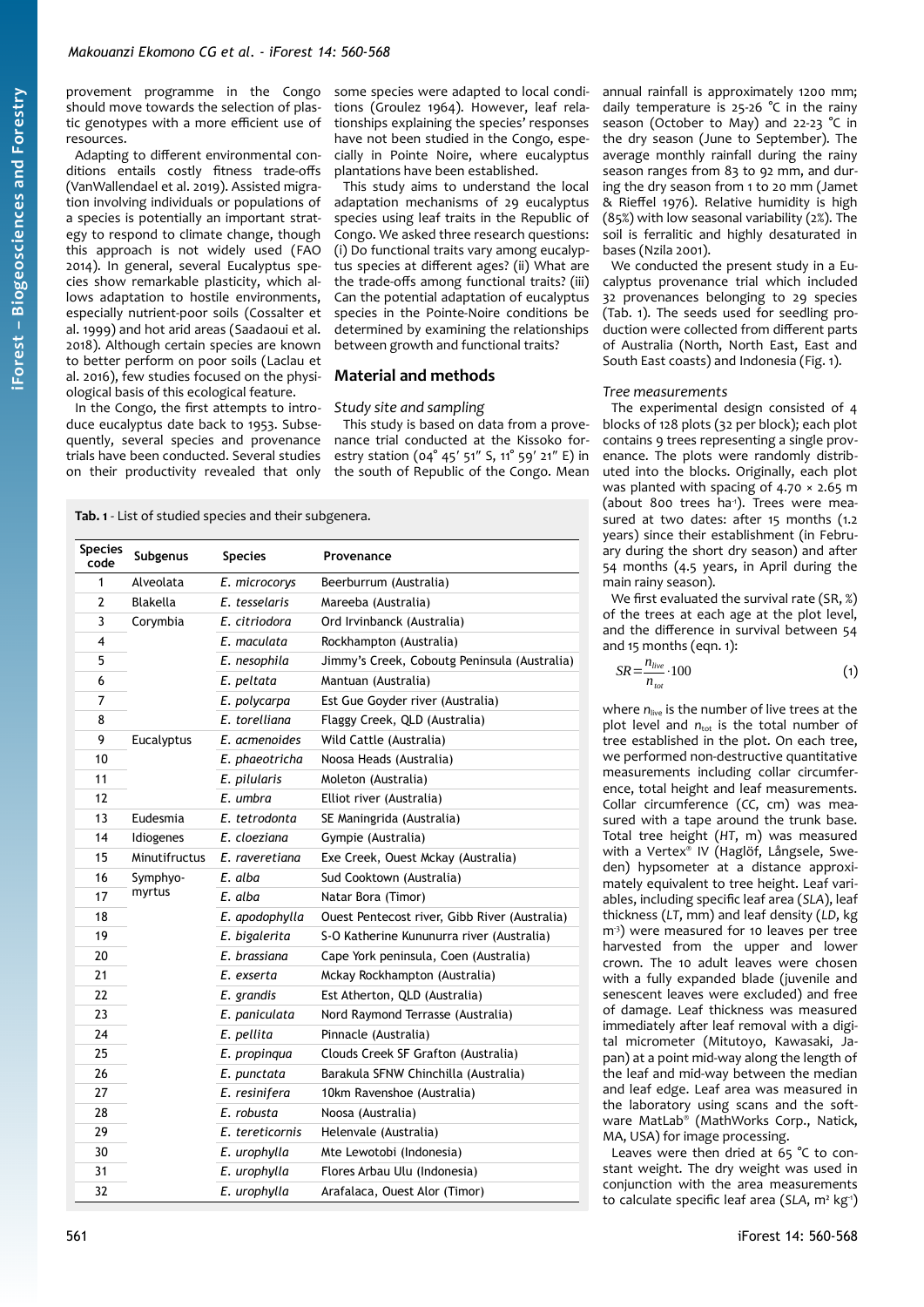# *Adaptability and interspecific variability in eucalypt*

<span id="page-2-0"></span>

using the following formula (eqn. 2):

$$
SLA = \frac{LA}{LM} \tag{2}
$$

where *LA* and *LM* are respectively the area and the dry mass of 10 sampled leaves. The leaf density (LD, kg m<sup>3</sup>) was calculated using *SLA* and *LT* (Sefton et al. 2002) as follows (eqn. 3):

$$
LD = \frac{1}{SLA \cdot LT}
$$
 (3)  $y = \mu + X_b b + Z_{sb} sb + Z_{sp} sp + \varepsilon$ 

*Climate data*

We used data from the meteorological stations ([http://www.bom.gov.au/\)](http://www.bom.gov.au/) at each site where we collected the seeds of eucalyptus species in Australia and Indonesia. The following 18 climatic variables were considered (Tab. S1 in Supplementary material): 1- average annual rainfall (AAR); 2 maximum annual rainfall (MAR); 3- minimum annual rainfall (mAR); 4- maximum monthly average rainfall (MMAR); 5- minimum monthly average rainfall (mMAR); 6 number of months of rainfall less than 50 mm (NR50); 7- average annual temperature (AAT); 8- maximum monthly temperature (MMT); 9- minimum average temperature (mMT); 10- maximum monthly average temperature (MMAT); 11- minimum monthly average temperature (mMAT); 12- number of days below 40 °C (ND40); 13- number of freezing days (NFD); 14- annual potential evapotranspiration (PE); 15- annual solar radiation (SR); 16- altitude (A); 17- longitude (Long); 18- latitude (Lat). Data on the same 18 climatic variables were also collected at the planting site (Pointe-Noire).

#### *Statistical analysis*

The following linear mixed model was used to perform ANOVA for survival rate (at the plot level), functional traits and growth (at tree level – eqn. 4):

$$
y = \mu + X_b b + Z_{sb} sb + Z_{sp} sp + \varepsilon \tag{4}
$$

where *y* is the vector of the response variable; *µ* is the overall mean; *X* and *Z* are the design matrix connecting the fixed and random effects to the data, respectively; *b* is a vector of fixed effects due to the blocks;  $sb \sim N(o, \sigma^2_{sbid})$  is a vector of the random subgenus effect;  $\sigma_{sb}$  is the variance related to the subgenus effect; Id is the identity matrix;  $sp \sim N(0, \sigma^2_{spld})$  is a vector of the random species effect;  $\sigma_{sp}^2$  is the variance related to the species effect; ε  $-N(0, \sigma_{\text{eld}}^2)$  is a vector of the residual effect. Before performing ANOVA on survival rate, we calculated an angular arc sinus transformation (eqn. 5)

$$
p' = \arcsin \sqrt{p} \tag{5}
$$

where *p′* is the transformed value of survival rate and *p* is the original value of survival rate for each plot.

To detect covariations among functional traits, we used pairwise Pearson's multiple correlation tests to analyse bivariate and multivariate relationships. To analyse the multivariate relationships, a principal component analysis (PCA) was performed in order to identify the similarities between the climatic characteristics of the area of origin of the species and the area where the species were introduced. At provenances level, functional traits were estimated from the tree measurements at 15 and 54 months (Tab. S2 in Supplementary material). The *k*-means partitioning method was performed to assign observations to clusters relating to growth and functional traits at the age of 54 months.

All statistical analyses were performed using the open-source software R v. 4.0.3.

# **Results**

*Variation of functional traits between species*

#### **Survival rate**

The survival rate was significantly different between subgenera at 15  $(P = 0.0003)$ and 54 months (P<0.001). Likewise, a similar effect was observed among species at 15 months (P<0.001) and at 54 months (P<0.001). At both ages, the subgenera Blakella and Idiogenes had the highest survival rates of 91% and 87%, respectively, whereas the subgenera Eucalyptus and Eudesmia had the lowest survival rates of 35% and 13%, respectively ([Fig. 2\)](#page-3-0). The species *E. tetrodonta* (17%), *E. peltata* (12%) and *E. pilularis* (0%) had the lowest survival rates at 54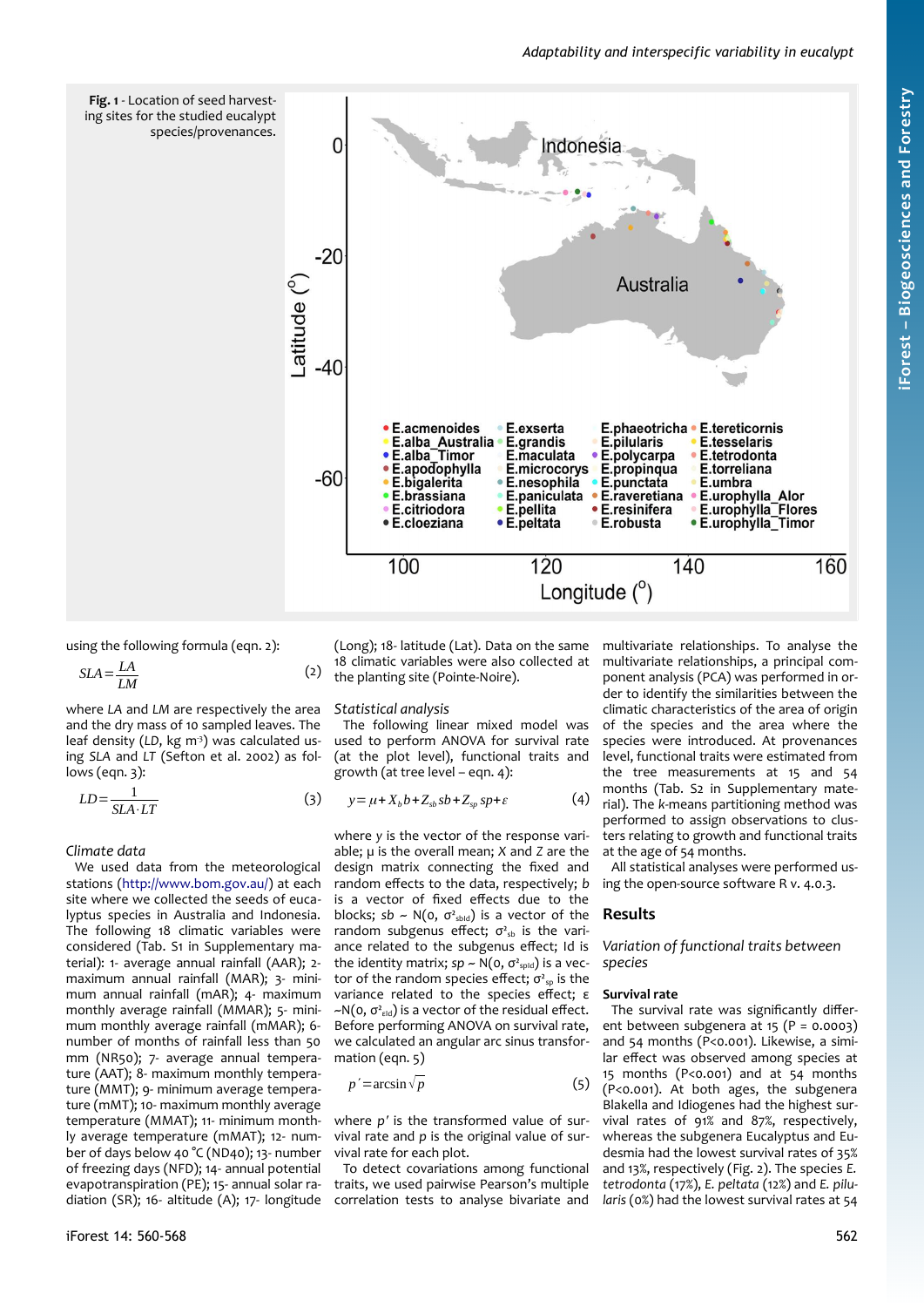# *Makouanzi Ekomono CG et al. - iForest 14: 560-568*



<span id="page-3-0"></span>**Fig. 2** - Mean values of survival rate by subgenera and species/provenances. Different letters above the bars indicate significant differences (p<0.05) between group means after Tukey's test.



<span id="page-3-1"></span>

months, while *E. tereticornis* (96%) and *E. tesselaris* (97%) had the highest survival rates at the same age ([Fig. 2](#page-3-0)). The survival rate of *E. robusta* and *E. alba*\_Australia remained the same between 15 and 54 months. That of species like *E. tereticornis, E. alba*\_Timor, *E. urophylla, E. maculata, E. citriodora, E. exserta, E. resinifera* and *E. pellita* did not change considerably, while for *E. pilularis, E. acmenoides, E. peltata, E. tetrodonta, E. torelliana* and *E. apodophylla*, the change of survival rate over time is very marked ([Fig. 3\)](#page-3-1).

# **Growth and leaf traits**

Growth traits increased according to ages from 15 months to 54 months. The ANOVA results showed significant differences between species of the same subgenus and between subgenera for all traits ([Tab. 2](#page-4-1)). Leaf thickness (*LT*) remained almost stable, while specific leaf area (*SLA*) increased and leaf density (*LD*) decreased from 15 to 54 months. The subgenera Symphyomyrtus, Idiogenes, Eucalyptus and Corymbia showed greater variations in *LT*, whereas their *SLA* values remained low. In contrast, the subgenera Minutifructus, Eudesmia, Blakella and Alveolata had high *SLA* and low *LT* values. The Flores provenance of *E. urophylla* showed one of the best growth rates and a high *SLA* value.

# *Correlations between traits*

The juvenile-adult correlations [\(Fig. 4\)](#page-4-0) indicated close ranking at different ages for *LT* and height. In contrast, the *LD* ranking changed completely from 15 to 54 months. There was a strong and positive correlation between height and collar circumference at 15 months (Pearson's *r* = 0.79) and 54 months (Pearson's  $r = 0.84$ ), and a moderate and positive correlation between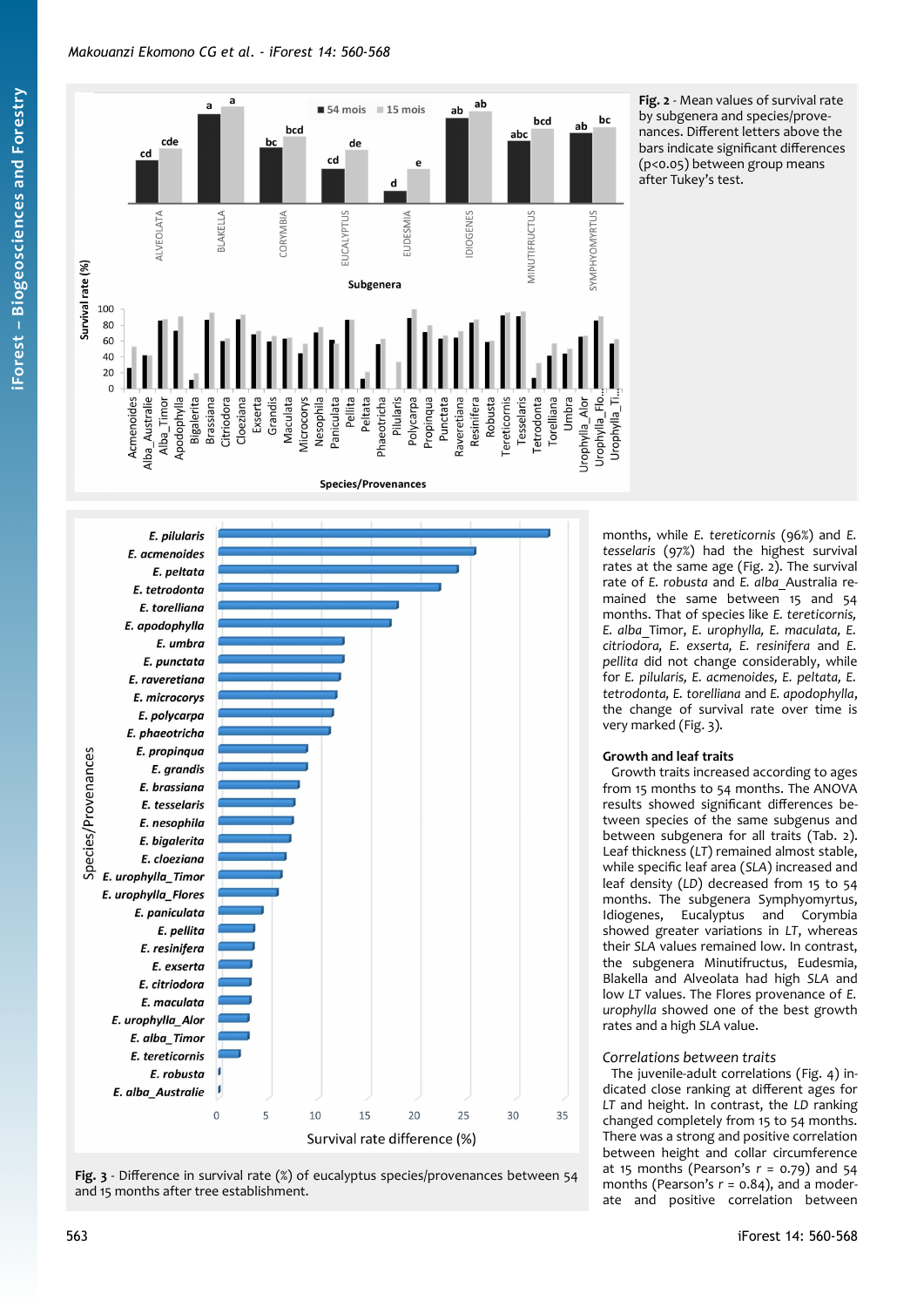growth and survival (Pearson's *r* = 0.41 to 0.57). Between 15 and 54 months, the correlation of individual *SLA* values was moderate (Pearson's *r* = 0.49). Further, there was a weak correlation between growth and *SLA* (Pearson's *r* = 0.10 to 0.28). We found a negative correlation between *SLA* and *LD* (Pearson's *r* = -0.59 to -0.50), as well as between *SLA* and *LT* (Pearson's *r* = -0.67 to -0.42), and also between *LD* and *LT* (Pearson's *r* = -0.50 to -0.17) from 15 to 54 months.

# *PCA and clustering analysis*

The PCA results indicated that the main components (two first axes) account for 66% of the total variation [\(Fig. 5\)](#page-5-1). The two main components were associated with temperature and solar radiation (41.16%) and rainfall (24.84%), respectively. The results showed that species like *E. tereticornis* (from Halenvale), *E. nesophilla* (Coboutg peninsula), *E. tetrodonta* (South Est Maningrida), *E. polycarpa* (Est Gue Goyder river), *E. brassiana* (Cape York peninsula) and *E. alba* (Timor) were found in areas where the climatic conditions are similar to the Congolese coastal savannas [\(Fig. 5\)](#page-5-1). On the contrary, *E. punctata, E. maculata, E. acmenoides* and *E. resinifera* were originated from areas whose climatic conditions differed from the area of introduction.

The results of the cluster analysis suggest

<span id="page-4-1"></span>**Tab. 2** - Descriptive statistics and Anova results of variables studied at 15 and 54 months. (SR): survival rate (%); (HT): tree height (m); (SLA): specific leaf area (m<sup>2</sup> kg<sup>,</sup>'); (LT): leaf thickness (mm); (LD): leaf density (kg m<sup>-3</sup>); (SD): standard deviation; (Max): maximum; (Min): minimum. 15 and 54 indicate the age tree (in months).

| Traits            | Unit                  | Mean   | SD     | Max    | Min   | (Pr > F)     |               |                        |
|-------------------|-----------------------|--------|--------|--------|-------|--------------|---------------|------------------------|
|                   |                       |        |        |        |       | <b>Block</b> | Sub-<br>genus | Species/<br>Provenance |
| <b>SR15</b>       | %                     | 68.93  | 21.07  | 100.00 | 17.85 | 0.273        | 0.0003        | < 0.0001               |
| <b>SR54</b>       | %                     | 61.24  | 23.40  | 91.83  | 0.00  | 0.177        | < 0.0001      | < 0.0001               |
| <b>HT15</b>       | m                     | 2.02   | 0.87   | 5.55   | 0.55  | 0.195        | 0.023         | 0.003                  |
| <b>HT54</b>       | m                     | 7.99   | 3.26   | 18.60  | 1.50  | < 0.0001     | < 0.0001      | < 0.0001               |
| CC15              | cm                    | 7.27   | 3.87   | 26.12  | 0.94  | 0.188        | 0.068         | 0.003                  |
| CC54              | cm                    | 29.98  | 12.84  | 72.80  | 1.50  | < 0.0001     | < 0.0001      | < 0.0001               |
| <b>SLA15</b>      | $m2$ kg <sup>-1</sup> | 80.43  | 16.79  | 148.84 | 45.76 | 0.392        | < 0.0001      | < 0.0001               |
| SLA <sub>54</sub> | $m2$ kg <sup>-1</sup> | 259.73 | 102.00 | 529.46 | 38.36 | < 0.0001     | < 0.0001      | < 0.0001               |
| LT15              | mm                    | 0.28   | 0.05   | 0.46   | 0.14  | 0.0002       | < 0.0001      | < 0.0001               |
| LT54              | mm                    | 0.27   | 0.05   | 0.42   | 0.16  | < 0.0001     | < 0.0001      | < 0.0001               |
| LD15              | $kg \, m-3$           | 0.46   | 0.06   | 0.60   | 0.32  | < 0.0001     | < 0.0001      | < 0.0001               |
| LD54              | $kg \, m^{-3}$        | 0.18   | 0.11   | 1.15   | 0.08  | < 0.0001     | < 0.0001      | < 0.0001               |

that the 32 provenances analyzed can be present. The second cluster contained subdivided into four groups ([Fig. 6](#page-5-0)). The first cluster included *E. pilularis* and *E. peltata*, with the lowest growth rate and the smallest *SLA*. At the end of the trial, no individuals representing *E. pilularis* were

species with a wide variety of responses in terms of their growth strategy. Some species had a very high growth rate and a large *SLA*, for example, *E. cloeziana, E. urophylla*\_Flores and *E. alba*\_Timor. This clus-



<span id="page-4-0"></span>**Fig. 4** - Correlations between juvenile and adult traits. (HT): total tree height (m); (CC): collar circumference (cm); (LT): leaf thickness (mm); (SLA): specific leaf area (m² kgʻ); (LD): leaf density (kg m'); 15 and 54 indicate the age of tree (in months).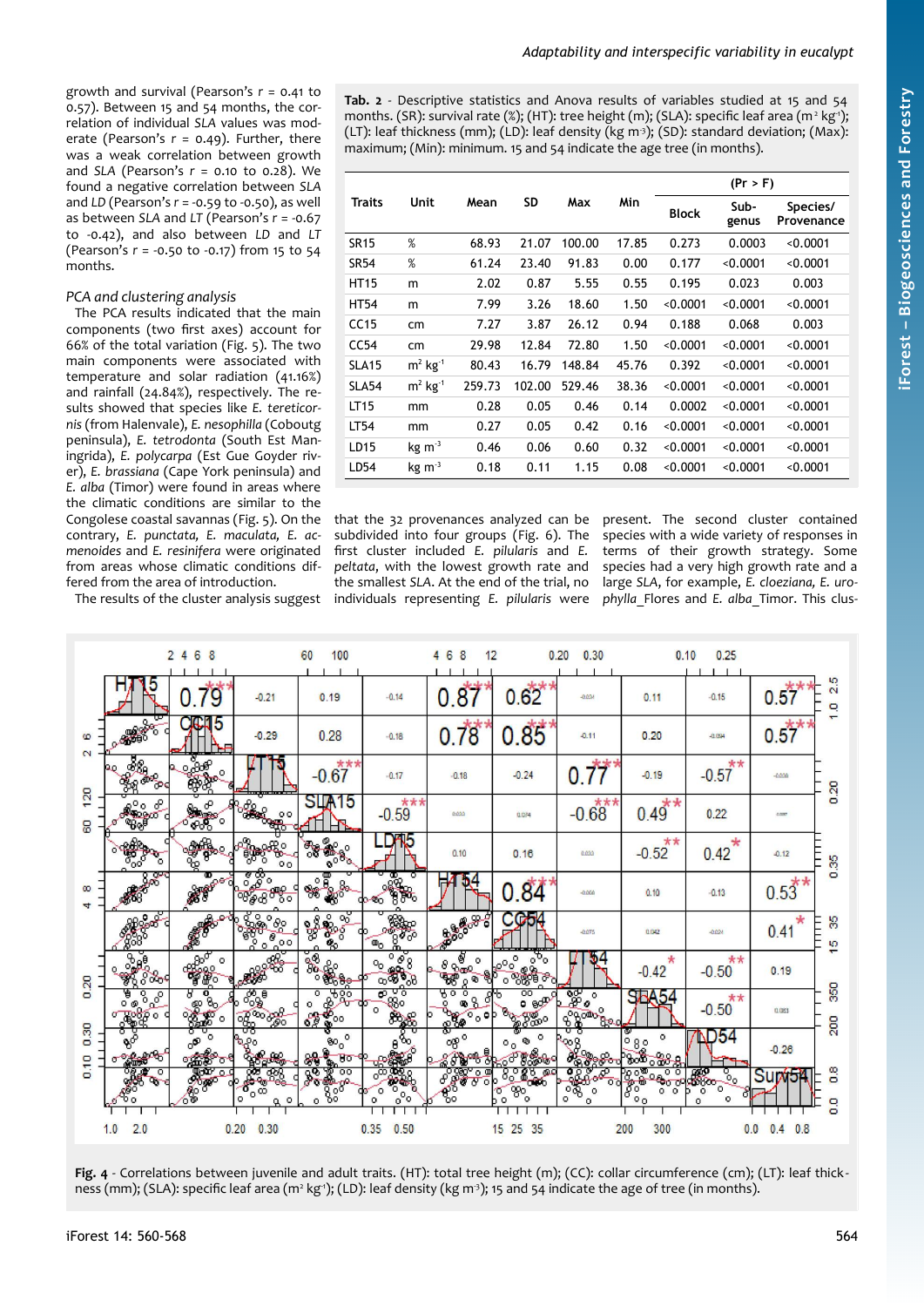

<span id="page-5-1"></span>**Fig. 5** - Principal component analysis biplot. Numbers refer to the different eucalypt species/provenances. (1): *E. microcorys;* (2): *E. tesselaris*; (3): *E. citriodora*; (4): *E. maculata*; (5): *E. nesophila*; (6): *E. peltata*; (7): *E. polycarpa*; (8): *E. torelliana*; (9): *E .acmenoides*; (10): *E. phaeotricha*; (11): *E. pilularis*; (12): *E. umbra*; (13): *E. tetrodonta*; (14): *E. cloeziana*; (15): *E. raveretiana*; (16): *E. alba*\_Australia; (17): *E. alba*\_Timor; (18): *E. apodophylla*; (19): *E .bigalerita*; (20): *E. brassiana*; (21): *E. exserta*; (22): *E. grandis*; (23): *E. paniculata*; (24): *E. pellita*; (25): *E. propinqua*; (26): *E. punctata*; (27): *E. resinifera*; (28): *E. robusta*; (29): *E. tereticornis*; (30): *E. urophylla*\_Mte Lewotobi; (31): *E. urophylla\_*Flores; (32): *E. urophylla*\_Timor; (33): Pointe-noire (planting site).

ter also included species with medium nances 14, 31, 22, 24, 30, 4, 3 ([Fig. 6](#page-5-0)) having growth rates and low *SLA*, like *E. robusta* and *E. brassiana*, and species with slower growth and higher *SLA*, like *E. toreliana*. Altogether, cluster 2 can be divided into two others clusters: (i) C2a including prove-

a good growth and survival, as well as medium-high *SLA;* and (ii) C2b including provenances 21, 8, 20, 7, 27, 29, 23, 28, 10, 32, 5, 5, 17 ([Fig. 6\)](#page-5-0) with various characteristics. The species in cluster 3 had large *SLA*



<span id="page-5-0"></span>**Fig. 6** - Cluster dendrogram of species/provenances. Cluster 1: (11) *E. pilularis* and (6) *E. peltata*; Cluster 2: (14) *E. cloeziana*, (31) *E. urophylla\_*Flores, (22) E*. grandis*, (24) *E. pellita*, (30) *E. urophylla*\_Mte Lewotobi, (4) *E. maculata*, (3) *E. citriodora*, (21) *E. exserta*, (8*) E. torelliana*, (20*) E. brassiana*, (7) *E. polycarpa*, (27) *E. resinifera*, (29) *E. tereticornis*, (23) *E. paniculata*, (28) *E. robusta*, (10*) E. phaeotricha*, (32) *E. urophylla*\_Timor and (5) *E. nesophila*, (17) *E. alba*\_Timor; Cluster 3: (19) *E. bigalerita*, (18) *E. apodophylla*, (26) *E. punctata* and (16) *E. alba*\_Australia; Cluster 4: (9) *E. acmenoides*, (1) *E. microcorys*, (15) *E. raveretiana*, (13) *E. tetrodonta*, (25) *E. propinqua*, (2) *E. tesselaris* and (12) *E. umbra*.

values but slow growth. The last cluster includes the species with slow growth and small *SLA*, like *E. tesselaris*.

# **Discussion**

# *Variability of functional traits among species*

Survival is the first fundamental criterion to assess adaptation (Gardner 2017). Plants compete for light, water, nutrients, air and space to survive. In our study, ranking species according to their survival rate changed significantly from 15 months to 54 months. The 100% mortality of *E. pilularis* trees after 54 months from establishment reflects their very poor adaptation to the local conditions in Pointe-Noire. This result corroborated those obtained by Brezard (1982) in the same region. It is worth noting that the climate of the original area for *E. pilularis* is very different from that at the plantation site. However, this result needs to be confirmed as only 9 plants of this species were initially included in the experiment (Tab. S2 in Supplementary material).

Species with a low survival rate but good growth, like *E. citriodora*, were not necessarily poorly adapted in the study area, as several factors may be involved, such as plantation density leading to competition between species. Indeed, intense competition between adjacent plots could have led to differences between fast- and slowgrowing species, with the suppression of the latter species (Hunde et al. 2007).

Our study revealed a difference of survival rate and growth both among species of the same subgenus and among subgenera. One of the characteristics in which species of the same or different habitats vary is their growth potential. In a common environment, trade-offs between functional traits are the basis for the observation of different growth strategies and finally different strategies of adaptation (Reich et al. 2003). Adaptations can be divided into two general categories: functional adaptations, which help an organism to survive in its environment; and growth and reproductive adaptations, which help an organism to grow and reproduce successfully. Both are required to ensure the "full adaptation".

# *Correlation*

All growth traits were positively correlated between 15 and 54 months since tree establishment. The stability of leaf thickness and the decrease in leaf density led to an increase in *SLA* between 15 and 54 months. This result can be explained by the fact that water was a limiting factor at 15 months, while at 54 months this was less limiting because of the root development over a larger area and greater depth (Thongo M'Bou 2008).

Our results showed negative and significant correlations between *SLA*, *LT* and *LD*. These results corroborated those of Vile et al. (2005) and Niinemets (1999). Low val-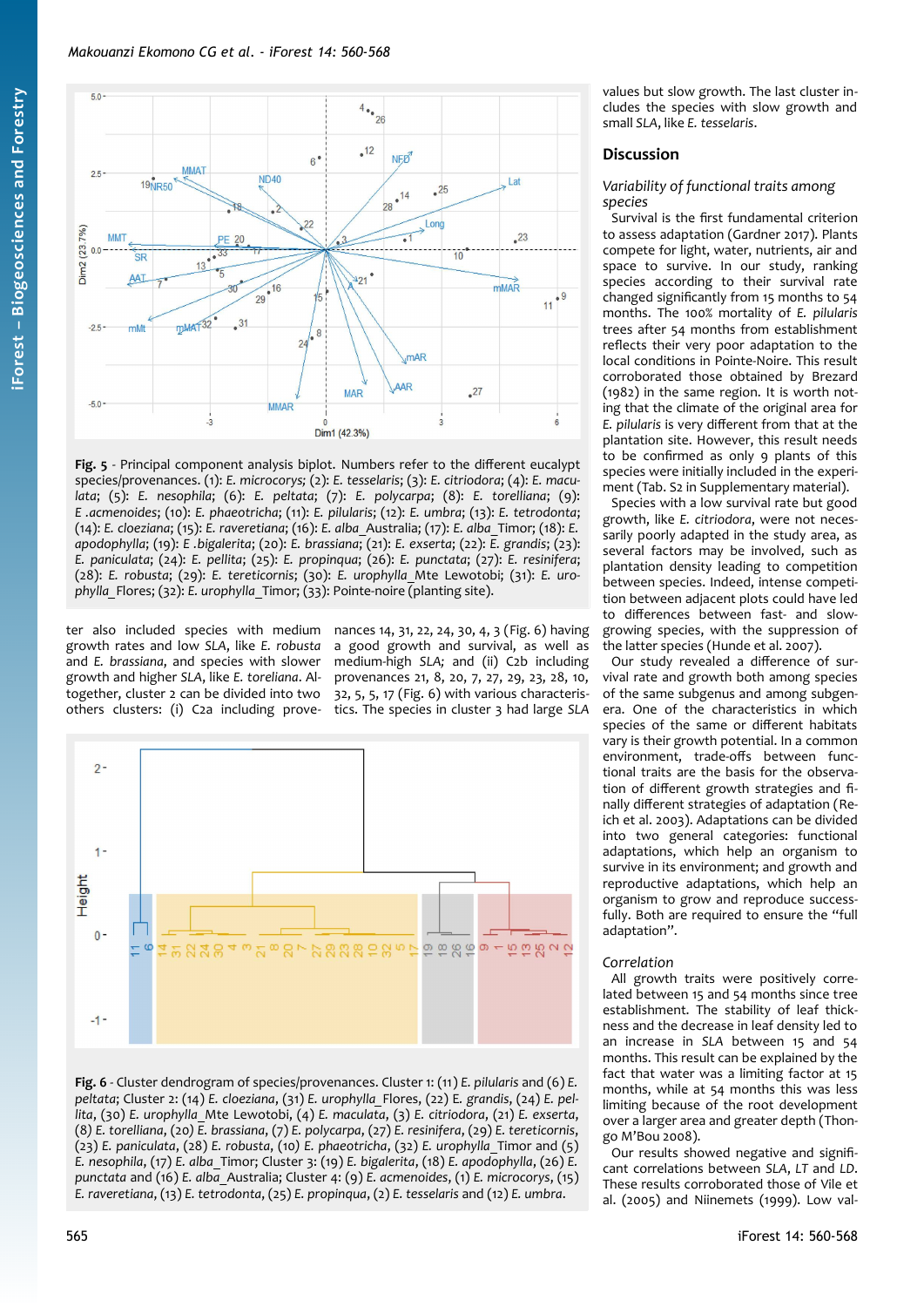ues for SLA due to thicker and/or denser leaves contribute to leaf life span, nutrient retention and protection against desiccation (Ackerly et al. 2002). From the correlations between height and functional traits, we were able to identify the different species' strategies to acquire and use the available environmental resources.

# *Species' adaptive strategies*

Functional traits play a critical role in the adaptation process (Bouvet et al. 2020). Understanding local adaptive species traits according to climatic factors is key when it comes to developing plantation strategies (Wright et al. 2018). It was firstly assumed that species from areas with climatic conditions similar to those occurring in Pointe-Noire would be better suited than those from areas with a different climate. This hypothesis was only verified for one species, *E. tereticornis*, which achieved a good balance between resource acquisition and use. However, some species from areas with very different climatic characteristics compared to those at Pointe-Noire appear to be more suitable, as in the case of most species in cluster 2. These species thrive in humid, subhumid, tropical or subtropical regions with rainfall of 1100 to 1500 mm and a dry season lasting 1 to 5 months. A similar rainfall pattern is found in the Congo. The eucalypts' adaptations allow many species to thrive under often difficult conditions, with poor soils and highly variable rainfall. Consequently, a small number of eucalypt species are grown very successfully in plantations (Saadaoui et al. 2018). Genetic diversity is valuable for species survival and adaptation. Some individuals carry genes that allow them to respond to environmental constraints and enhance their adaptive capacity more successfully than others (Savolainen et al. 2013). Genetic variations can, therefore, modulate the local effects of environmental change (Parmesan 2006). Local adaptation can be constrained by natural selection and gene flow (Kawecki & Ebert 2004, Leimu & Fischer 2008). Previous studies revealed that local adaptation among different populations (and provenances) of *E. camaldulensis* could be due to variation in adaptive phenotypes, which correspond to the local environment. These include morphological traits (growth form, leaf thickness, stomatal density and phenology – James & Bell 1995), growth rate (Otegbeye 1985), wood properties (El-Lakany et al. 1980), physiological responses (Morshet 1981), and drought tolerance (Lemcoff et al. 2002). The adaptive clines inferred from phenotypic variation were supported by evidence of genetic adaptation in coding genes (Thumma et al. 2012).

Leaf traits do not vary randomly, but depend on trade-offs from investing carbon in leaves (Wright et al. 2004). Specific leaf area is an important functional trait because it is an indicator of relative growth rate, stress tolerance and leaf life span. It is generally assumed that intraspecific *SLA* variation is largely due to environmentally induced phenotypic plasticity (Liu et al. 2017). However, genetic effects should also be considered such as local adaptation or genetic drift (Scheepens et al. 2010). At the interspecific level, functional traits can explain community composition and structure (Lavorel & Garnier 2002, Díaz et al. 2004). They can also be used to classify plant species' strategies according to Grime (1977) or to explain species occurrence and distribution (Díaz et al. 1998). Our results suggest that population of different eucalypt species could be able to survive under different climate conditions by adjusting their *SLA*. In the long term, phenotypic plasticity may allow populations to adapt genetically to environmental changes *via* genetic assimilation (Price et al. 2003).

The results of cluster analysis showed that the first group includes two species which are totally unsuited to the local conditions in Pointe-Noire. Conversely, species of the second cluster can adapt to the local conditions in Pointe-Noire because of their greater plasticity. Some species can rapidly exploit the environmental resources and allocate them to development, while others show a slow resource acquisition but a fairly efficient use. We found that species in the third cluster had strategies allowing them to acquire resources rapidly with a slow return in terms of investment on leaf economic spectrum (Wright et al. 2004). According to Lambers & Poorter (1992), these species are specialised in acquiring large quantities of resources (water, light, carbon), while investing very little in growth. Finally, the fourth cluster includes species whose strategy involves a slow acquisition and use of resources, thus resulting in their poor growth due to the reduced photosynthetic capacity.

# **Conclusion**

Our study provides important advances for the understanding the adaptive strategies of *Eucalyptus* spp. in the experimental conditions at Pointe-Noire, Republic of the Congo. Based on leaf traits and growth, four major groups of species were identified: (i) species with a large *SLA* and good growth; (ii) species with a small *SLA* and poor growth; (iii) efficient species with small *SLA* and very good growth; and (iv) species with large *SLA* and poor growth. The species included in the groups (ii) and (iv) are the least suitable to the environmental conditions at the trial site; those in the group (iv) maximise the capture of resources, but have poor growth.

Following this study, it would be relevant to determine the differential expression of genes involved in growth in different provenances and contrasting environments. Further study should focus on species' different strategies for acquiring and using resources in their area of origin and the area of introduction. A combined phenotypic and genomic approach (Steane et al. 2017) should be included in future studies of plant adaptation to local conditions in the Republic of the Congo.

#### **Acknowledgements**

We are grateful to Pacifique Ntadi and the CRDPI technical team for field harvesting. We would like to thank the Conservation Action Research Network (CARN) of the Congo Basin Forest Partnership (CBFP) for their help to support this study.

PhV and CGME conceived and designed the experiments; CBSVL and MPM performed the trials; CGME and GJLP carried out data analysis. CGME took the lead in writing the manuscript and all authors provided critical feedback.

# **References**

- Ackerly D, Knight C, Weiss S, Barton K, Starmer K (2002). Leaf size, specific leaf area and microhabitat distribution of chaparral woody plants: contrasting patterns in species level and community level analyses. Oecologia 130 (3): 449- 457. - doi: [10.1007/s004420100805](https://doi.org/10.1007/s004420100805)
- Ahrens CW, Andrew ME, Mazanec RA, Ruthrof KX, Challis A, Hardy G, Byrne M, Tissue DT, Rymer PD (2020). Plant functional traits differ in adaptability and are predicted to be differentially affected by climate change. Ecology and Evolution 10: 232-248. - doi: [10.1002/ece3.5890](https://doi.org/10.1002/ece3.5890)
- Bouvet J-M, Makouanzi Ekomono CG, Brendel O, Laclau J-P, Bouillet J-P, Epron D (2020). Selecting for water use efficiency, wood chemical traits and biomass with genomics selection in a *Eucalyptus* breeding program. Forest Ecology and Management 465: 118092. - doi: [10.1016/j.](https://doi.org/10.1016/j.foreco.2020.118092) [foreco.2020.118092](https://doi.org/10.1016/j.foreco.2020.118092)
- Brezard JM (1982). Les eucalyptus introduits au Congo 1953-1981 [Eucalyptus introduced to Congo 1953-1981]. Note interne CTFT, Pointe-Noire, Republic of Congo, pp. 100.
- Cossalter C, Vigneron P, Brooker MIH (1999). Eucalyptus d'Australie. Habitats naturels et dynamique d'évolution [Australian eucalyptus. Natural habitats and dynamics of evolution]. Le Flamboyant 49: 15-20. [in French] [online] URL: [http://www.cifor.org/knowledge/publication/56](http://www.cifor.org/knowledge/publication/565/)  $5/$
- Díaz S, Cabido M, Casanoves F (1998). Plant functional traits and environmental filters at a regional scale. Journal of Vegetation Science 9: 113-122. - doi: [10.2307/3237229](https://doi.org/10.2307/3237229)
- Díaz S, Hodgson JG, Thompson K, Cabido M, Cornelissen JHC, Jalili A, Montserrat-Martí G, Grime JP, Zarrinkamar F, Asri Y, Band SR, Basconcelo S, Castro-Díez P, Funes G, Hamzehee B, Khoshnevi M, Pérez-Harguindeguy N, Pérez-Rontomé MC, Shirvany FA, Vendramini F, Yazdani S, Abbas-Azimi R, Bogaard A, Boustani S, Charles M, Dehghan M, De Torres-Espuny L, Falczuk V, Guerrero-Campo J, Hynd A, Jones G, Kowsary E, Kazemi-Saeed F, Maestro-Martínez M, Romo-Díez A, Shaw S, Siavash B, Villar-Salvador P, Zak MR (2004). The plant traits that drive ecosystems: evidence from three continents. Journal of Vegetation Science 15: 295-304. - doi: [10.1111/j.](https://doi.org/10.1111/j.1654-1103.2004.tb02266.x) [1654-1103.2004.tb02266.x](https://doi.org/10.1111/j.1654-1103.2004.tb02266.x)

Dillon S, McEvoy R, Baldwin DS, Rees GN, Parsons Y, Southerton S (2014). Characterisation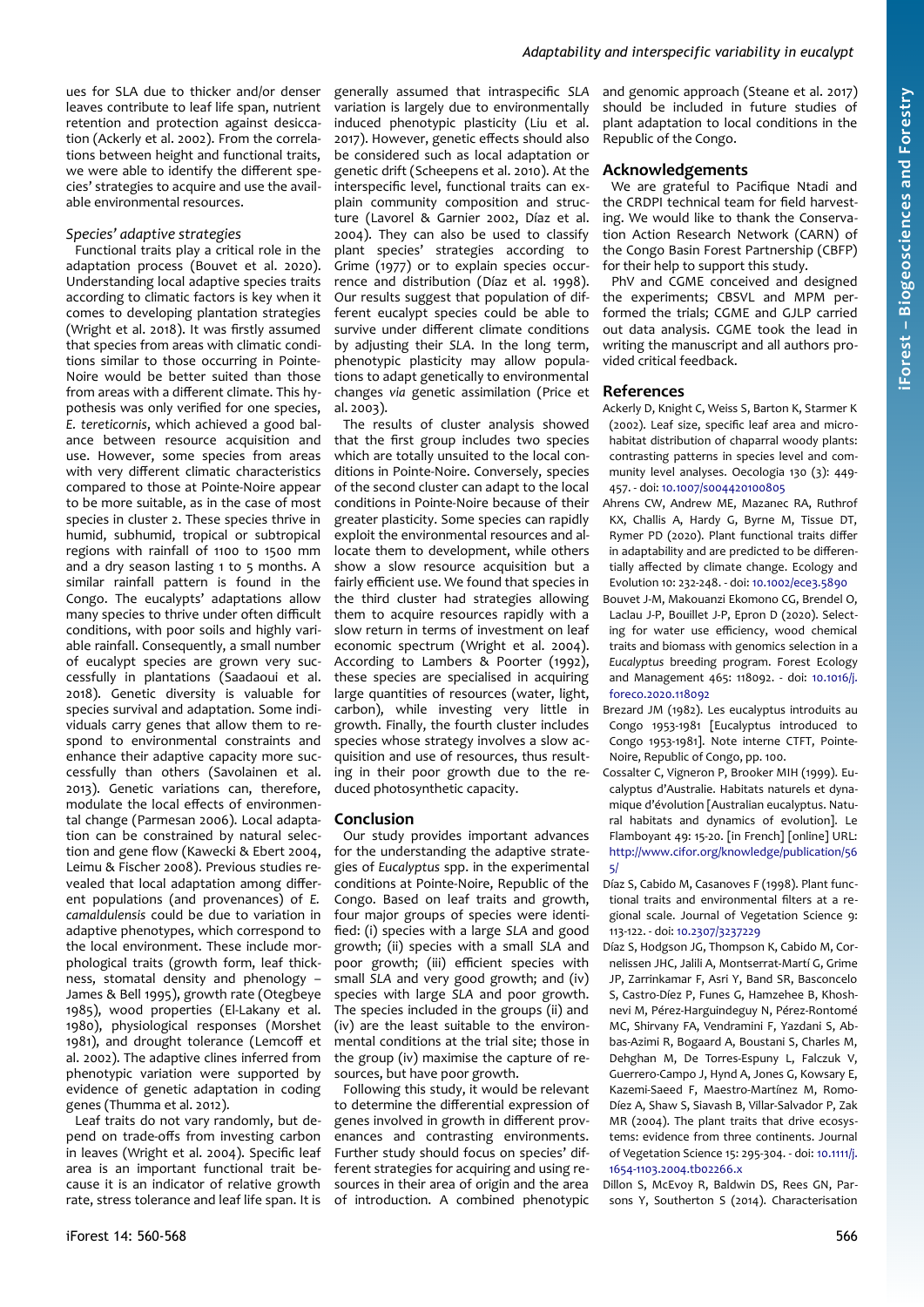of adaptive genetic diversity in environmentally contrasted populations of *Eucalyptus camaldulensis* Dehn. (River Red Gum). PLoS One 9 (8): e103515. - doi: [10.1371/journal.pone.0103515](https://doi.org/10.1371/journal.pone.0103515)

Drenovsky RE, Grewell BJ, D'Antonio CM, Funk JL, James JJ, Molinari N, Parker IM, Richards CL (2012). A functional trait perspective on plant invasion. Annals of Botany 110 (1): 141-153. - doi: [10.1093/aob/mcs100](https://doi.org/10.1093/aob/mcs100)

- El-Lakany MH, El-Osta ML, Badran AO (1980). Evaluation of newly introduced *Eucalyptus camaldulensis* provenances in Egypt. Alexandria Journal of Agricultural Research 28: 309-319.
- FAO (2014). Global plan of action for the conservation, sustainable use and development of forest genetic resources. Food and Agriculture Organization of the United Nations, Rome, Italy, pp. 31. [online] URL: [http://www.fao.org/](http://www.fao.org/3/a-i3849e.pdf) [3/a-i3849e.pdf](http://www.fao.org/3/a-i3849e.pdf)
- FAO (2015). Coping with climate change the roles of genetics resources for food and agriculture. Food and Agriculture Organization of the United Nations, Rome, Italy, pp. 130.
- Franks SJ, Hoffmann AA (2012). Genetics of climate change adaptation. Annual Review of Genetics 46: 185-208. - doi: [10.1146/annurev-genet-](https://doi.org/10.1146/annurev-genet-110711-155511)[110711-155511](https://doi.org/10.1146/annurev-genet-110711-155511)
- Gardner A (2017). The purpose of adaptation. Interface Focus 7: 20170005. - doi: [10.1098/rsfs.](https://doi.org/10.1098/rsfs.2017.0005) [2017.0005](https://doi.org/10.1098/rsfs.2017.0005)
- Grime JP (1977). Evidence for the existence of three primary strategies in plants and its relevance to ecological and evolutionary theory. The American Naturalist 111: 1169-1195. - doi: [10.1086/283244](https://doi.org/10.1086/283244)
- Groulez J (1964). Introduction d'eucalyptus au Congo Brazzaville [Introduction of eucalyptus to Congo Brazzaville]. Bois et Forêts des Tropiques 93: 3-14. [in French] [online] URL: [http://](http://revues.cirad.fr/index.php/BFT/article/view/18934/18693) [revues.cirad.fr/index.php/BFT/article/view/1893](http://revues.cirad.fr/index.php/BFT/article/view/18934/18693) [4/18693](http://revues.cirad.fr/index.php/BFT/article/view/18934/18693)
- Hunde T, Belachew Gizachew B, Harwood C (2007). Genetic variation in survival and growth of *Eucalyptus globulus* ssp. *globulus* in Ethiopia. Australian Forestry 70 (1): 48-52. - doi: [10.1080/](https://doi.org/10.1080/00049158.2007.10676262) [00049158.2007.10676262](https://doi.org/10.1080/00049158.2007.10676262)
- James S, Bell D (1995). Morphology and anatomy of leaves of *Eucalyptus camaldulensis* clones: variation between geographically separated locations. Australian Journal of Botany 43: 415-433. - doi: [10.1071/BT9950415](https://doi.org/10.1071/BT9950415)
- Jamet R, Rieffel JM (1976). Carte pédologique du Congo à 1/200.000, feuille Pointe-Noire, feuille Loubomo, notice d'exploitation n°65 [Soil map of Congo at 1/200.000, Pointe-Noire sheet, Loubomo sheet, operating manual no. 65]. ORSTOM, Paris, France, pp. 177. [in French] [online] URL: [http://www.documentation.ird.fr/](http://www.documentation.ird.fr/hor/fdi:08621) [hor/fdi:08621](http://www.documentation.ird.fr/hor/fdi:08621)
- Jump AS, Peñuelas J (2005). Running to stand still: adaptation and the response of plants to rapid climate change. Ecology Letters 8: 1010- 1020. - doi: [10.1111/j.1461-0248.2005.00796.x](https://doi.org/10.1111/j.1461-0248.2005.00796.x)
- Kawecki TJ, Ebert D (2004). Conceptual issues in local adaptation. Ecology Letters 7: 1225-1241. doi: [10.1111/j.1461-0248.2004.00684.x](https://doi.org/10.1111/j.1461-0248.2004.00684.x)
- Kremer A (2000). Changements climatiques et diversité génétique [Climate change and genetic diversity]. Revue Forestière Française 52: 91- 98. [in French] - doi: [10.4267/2042/5408](https://doi.org/10.4267/2042/5408)

Laclau J-P, Gay F, Bouillet J-P, Bouvet J-M, Chaix

G, Clément-Demange A, Do F, Epron D, Favreau B, Gion J-M, Nouvellon Y, Pujade-Renaud V, Thaler P, Verhaegen D, Vigneron P (2016). Adaptation and mitigation in tropical tree plantations. In: "Climate Change and Agriculture Worldwide" (Torquebiau E ed). Springer, Dordrecht, Netherlands, pp. 197-208. - doi: [10.1007/](https://doi.org/10.1007/978-94-017-7462-8_15) [978-94-017-7462-8\\_15](https://doi.org/10.1007/978-94-017-7462-8_15)

Lambers H, Poorter H (1992). Inherent variation in growth rate between higher plants: a search for physiological causes and ecological consequences. Advances in Ecological Research 23: 187-261. - doi: [10.1016/S0065-2504\(08\)60148-8](https://doi.org/10.1016/S0065-2504(08)60148-8)

Lavorel S, Garnier E (2002). Predicting changes in community composition and ecosystem functioning from plant traits: revisiting the Holy Grail. Functional Ecology 16: 545-556. - doi: [10.1046/j.1365-2435.2002.00664.x](https://doi.org/10.1046/j.1365-2435.2002.00664.x)

Leimu R, Fischer M (2008). A meta-analysis of local adaptation in plants. PLoS One 3 (12): e4010. - doi: [10.1371/journal.pone.0004010](https://doi.org/10.1371/journal.pone.0004010)

Lemcoff JH, Guarnaschelli AB, Garau AM, Prystupa P (2002). Elastic and osmotic adjustments in rooted cuttings of several clones of *Eucalyptus camaldulensis* Dehn. from southeastern Australia after a drought. Flora - Morphology, Distribution. Functional Ecology of Plants 197: 134- 142. - doi: [10.1078/0367-2530-00023](https://doi.org/10.1078/0367-2530-00023)

Liu M, Wang Z, Li S, Lu X, Wang X, Han X (2017). Changes in specific leaf area of dominant plants in temperate grasslands along a 2500-km transect in northern China. Scientific Reports 7: 10780. - doi: [10.1038/s41598-017-11133-z](https://doi.org/10.1038/s41598-017-11133-z)

Loo J, Fady B, Dawson I, Vinceti B, Baldinelli G (2011). Climate change and forest genetic resources: state of knowledge, risks and opportunities. Commission on Genetic Resources for Food and Agriculture, FAO Background Study Paper No. 56, Food and Agriculture Organization of the United Nations, Rome, Italy, pp. 29. [online] URL: <http://hal.inrae.fr/hal-02808387>

Morshet S (1981). Physiological activity in a semiarid environment of *Eucalyptus camaldulensis* Dehn. from two provenances. Australian Journal of Botany 29: 97-110. - doi: [10.1071/BT981](https://doi.org/10.1071/BT9810097) [0097](https://doi.org/10.1071/BT9810097)

Niinemets U (1999). Research review. Components of leaf dry mass per area-thickness and density-alter leaf photosynthetic capacity in reverse directions in woody plants. New Phytologist 144 (1): 35-47. - doi: [10.1046/j.1469-8137.19](https://doi.org/10.1046/j.1469-8137.1999.00466.x) [99.00466.x](https://doi.org/10.1046/j.1469-8137.1999.00466.x)

Nzila JDD (2001). Caractérisation minéralogique des sols ferralitiques sableux sous plantation d'Eucalyptus et sous savane naturelle de la région de Pointe-Noire (Congo). [Mineralogical characterization of sandy ferralitic soils under Eucalyptus plantation and natural savannah in the Pointe-Noire region (Congo)]. Rapport UR2PI, Pointe-Noire, Republic of Congo, pp. 51. [in French]

Otegbeye GO (1985). Provenance productivity in *Eucalyptus camaldulensis* and its implications to genetic improvement in the savanna region of Nigeria. Silvae Genetica 121-126.

Parmesan C (2006). Ecological and evolutionary responses to recent climate change. Annual Review of Ecology, Evolution, and Systematics 37: 637-669. - doi: [10.1146/annurev.ecolsys.37.0913](https://doi.org/10.1146/annurev.ecolsys.37.091305.110100) [05.110100](https://doi.org/10.1146/annurev.ecolsys.37.091305.110100)

Pérez-Harguindeguy N, Díaz S, Garnier E, Lavorel

S, Poorter H, Jaureguiberry P, Bret-Harte MS, Cornwell WK, Craine JM, Gurvich DE, Urcelay C, Veneklaas EJ, Reich PB, Poorter L, Wright IJ, Ray P, Enrico L, Pausas JG, de Vos AC, Buchmann N, Funes G, Quétier F, Hodgson JG, Thompson K, Morgan HD, ter Steege H, Sack L, Blonder B, Poschlod P, Vaieretti MV, Conti G, Staver AC, Aquino S, Cornelissen JH (2013). New handbook for standardised measurement of plant functional traits worldwide. Australian Journal of Botany 61 (3): 167. - doi: [10.1071/BT12](https://doi.org/10.1071/BT12225)  $225$ 

- Price TD, Qvarnström A, Irwin DE (2003). The role of phenotypic plasticity in driving genetic evolution. Proceedings of the Royal Society of London, Series B 270: 1433-1440. - doi: [10.1098/](https://doi.org/10.1098/rspb.2003.2372) [rspb.2003.2372](https://doi.org/10.1098/rspb.2003.2372)
- Reich PB, Wright IJ, Cavender-Bares J, Craine JM, Oleksyn J, Westoby M, Walters MB (2003). The evolution of plant functional variation: traits, spectra, and strategies. International Journal of Plant Sciences 164 (S3): S143-S164. - doi: [10.108](https://doi.org/10.1086/374368) [6/374368](https://doi.org/10.1086/374368)
- Saadaoui E, Ben Yahia K, Dhahri S, Mohamed Lahbib Ben Jamaa ML, Mohamed Larbi Khouja ML (2018). An overview of adaptative responses to drought stress in Eucalyptus spp. Forestry Studies / Metsanduslikud Uurimused 67 (1): 86-96. - doi: [10.1515/fsmu-2017-0014](https://doi.org/10.1515/fsmu-2017-0014)
- Savolainen O, Lascoux M, Merilä J (2013). Ecological genomics of local adaptation. Nature Reviews Genetics 14: 807-820. - doi: [10.1038/n](https://doi.org/10.1038/nrg3522) [rg3522](https://doi.org/10.1038/nrg3522)
- Scheepens JF, Frei ES, Stöcklins J (2010). Genotypic and environmental variation in specific leaf area in a widespread Alpine plant after transplantation to different altitudes. Oecologia 164: 141-150. - doi: [10.1007/s00442-010-1650-](https://doi.org/10.1007/s00442-010-1650-0)  $\Omega$
- Sefton CA, Montagu K, Atwell BJ, Conroy JP (2002). Anatomical variation in juvenile eucalypt leaves accounts for differences in specific leaf area and  $CO<sub>2</sub>$  assimilation rates. Austrian Journal of Botany 50: 301-310. - doi: [10.1071/](https://doi.org/10.1071/BT01059) [BT01059](https://doi.org/10.1071/BT01059)
- Steane DA, Mclean EH, Potts BM, Prober SM, Stock WD, Stylianou VM, Vaillancourt RE, Byrne M (2017). Evidence for adaptation and acclimation in a widespread eucalypt of semi-arid Australia. Biological Journal of the Linnean Society 121: 484-500. - doi: [10.1093/biolinnean/blw051](https://doi.org/10.1093/biolinnean/blw051)

Thongo M'Bou A (2008). Etude du système racinaire de l'Eucalyptus en plantation tropicale: analyse architecturale, croissance et respiration. [Study of the root system of Eucalyptus in tropical plantations: architectural analysis, growth and respiration]. Thèse de l'Université Henri Poincaré, Nancy I et de l'Université Marien Ngouabi, Brazzaville, Republic of Congo, pp. 183. [in French] [online] URL: [http://hal.univ](http://hal.univ-lorraine.fr/tel-01748463)[lorraine.fr/tel-01748463](http://hal.univ-lorraine.fr/tel-01748463)

Thumma BR, Sharma N, Southerton SG (2012). Transcriptome sequencing of *Eucalyptus camaldulensis seedlings* subjected to water stress reveals functional single nucleotide polymorphisms and genes under selection. BioMedCentral Genomics 13: 364. [online] URL: [http://](http://www.biomedcentral.com/1471-2164/13/364) [www.biomedcentral.com/1471-2164/13/364](http://www.biomedcentral.com/1471-2164/13/364)

Vandewalle M, De Bello F, Berg MP, Bolger T, Dolédec S, Dubs F, Feld CK, Harrington R, Harrison PA, Lavorel S, Da Silva PM, Moretti M, Nie